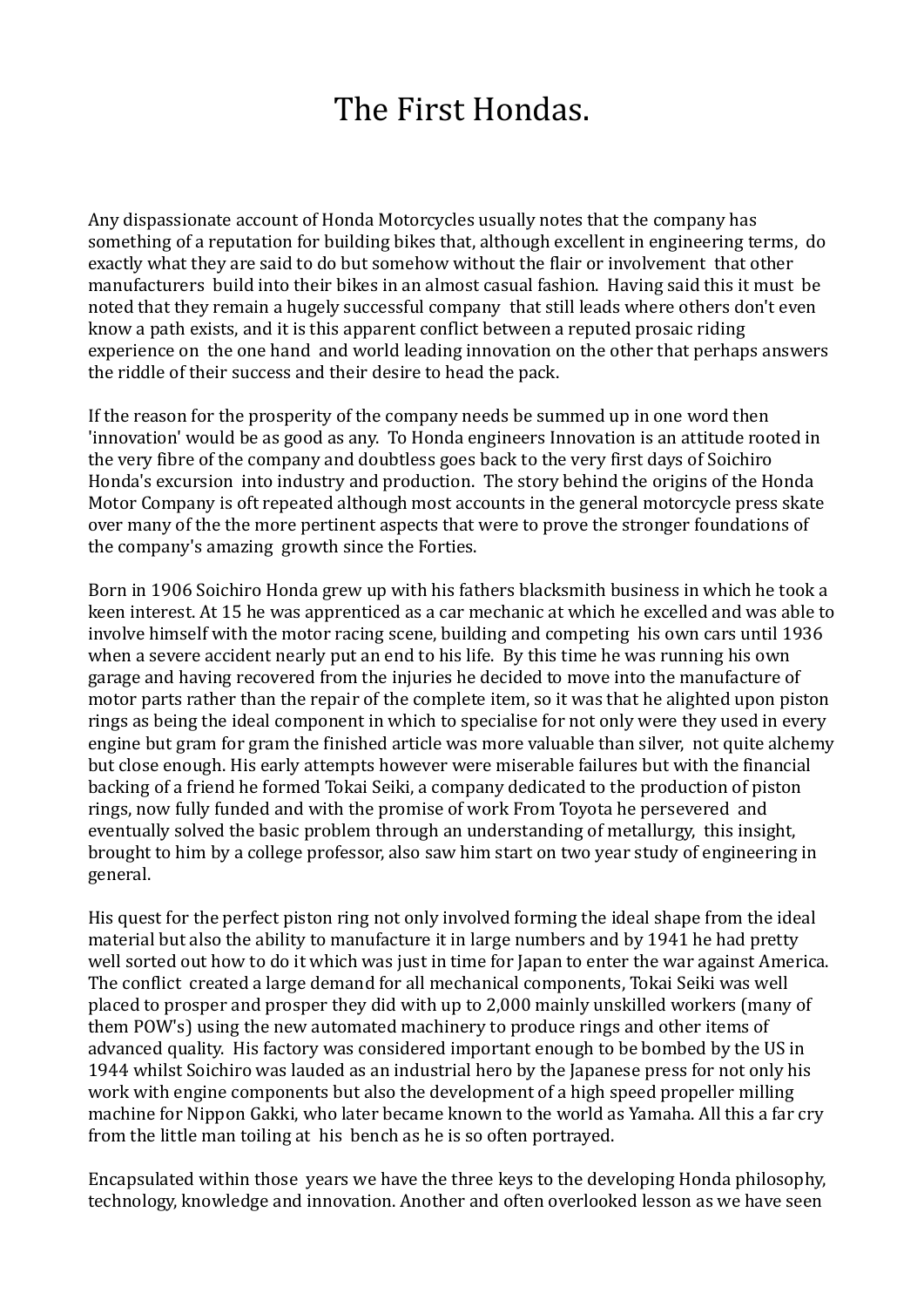is the importance of mass production, the removal of human error by turning the work over to machines to improve quality and work rates. The ability of his piston ring making machines to eliminate the need for skilled labour yet retain consistent standards is something he did not forget and the reliance upon automation to ensure product superiority and profitability became the foundation upon which the post war Japanese economic miracle as a whole was built, but the war had ended with Japan on the wrong side and America was now fully in control of their economy and industrial strategy.

Honda sold his company to Toyota and effectively took a year off until 1946 when he formed the impressively named Honda Technical Research Institute which has either gained something in translation or it was a statement of his conviction in the need for technology in manufacturing. Whatever the truth it's first successful project was the rebuilding and adapting of 500 ex army generator engines to fit to standard bicycle frames. These were sold as separate power units to attach to an existing bicycle frame and with only a limited number available Honda eventually turned to designing a successor which became known as the chimney, due to the unusual shape of its piston and cylinder. Unfortunately none of these latter engines survive because non were ever built, they were just too far ahead of the available manufacturing ability and materials but when one was reconstructed by the Honda company in 1996 they were found to be far more efficient than Honda's contemporaries would have been at the time. Honda realising that the 'Chimney' was a dream too far set to work producing the A type engine .

The A type engine was just that, a motor that was designed to sit upon standard bicycle frames produced by other companies and although it is often suggested that it was in fact the complete machine it is noted in some sources that Honda at the time did not have the resources to even make the whole engine let alone the complete bike. Instead, it is suggested in Honda's own potted history that dealers and mechanics would wait outside the factory gates for engines to become ready which they would then take away for fitting to their customers bicycles. Either way, such a small machine did not satisfy the ambitions of Honda who immediately set to work on the B type, a three wheeled delivery vehicle which proved troublesome in development and was dropped before production leaving the way clear for the C type.

The C type was much more a proper motorbike with a 98 cc engine sitting where engines still sit today although it still had pedals and the frame construction was more bicycle than motorbike. However, we can see in its shape the direct connection from the fork stem to the rear wheel hub forming a spine upon which the saddle sat and the lower cradle hung which was quite a departure from standard bicycle frame design and was a distinguishing feature of the following D & E models. The motor was mounted asymmetrically with the head and crank to the right of the centre of the frame whilst the belt driven transmission was to the left but otherwise it seemed to be pretty much put together as a bicycle with an engine, although blessed with sprung girder type forks. This too was obviously short of what Soichiro was really determined to produce and it's appearance was swiftly eclipsed by the arrival of the D type or the first of the Dreams.

The D type which came to be known as the Dream is oft described as Honda's first real motorcycle but as has been suggested above it was not such a radical departure from the C type which had established the general frame geometry, had front suspension and an engine of the same capacity. It is also rather nonsensical to suggest that the much later and cruder Diamond Free from Suzuki was a motorcycle if the relatively sophisticated C Type from Honda was not. True, the Dream's frame was of pressed steel and consisted of two lateral halves